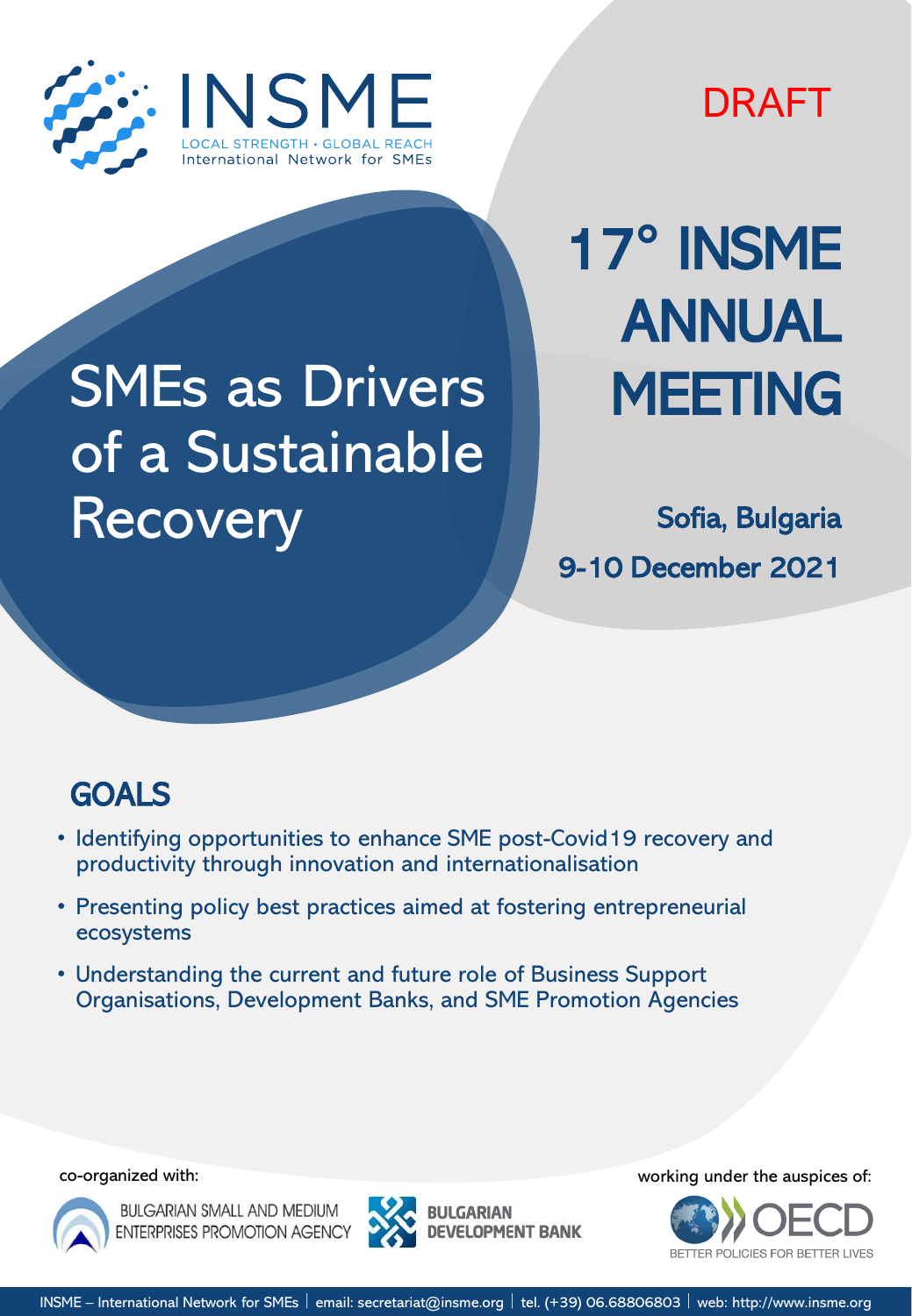## MAKING INNOVATION HAPPEN IN SMEs

INSME - The International Network for Small and Medium-sized Enterprises, is a nonprofit Association that, through the facilitation of the creation of public-private partnership, training and exchange of best practices, contributes to the promotion of innovation in SMEs and in establishing a more fertile entrepreneurial ecosystem worldwide.

The Network works under the auspices of the OECD and was established in 2004 by the Italian Ministry of Economic Development. Today, it can count on the support of 64 Members from around the globe: 38 from Europe; 12 from Asia; 7 from North America; 4 from South America; and 3 from Africa.

The membership base is diverse, including technology transfer and innovation stakeholders, development banks, policymakers, financial actors, academic institutions, business support organizations, and chambers of commerce on an international scale, involving on a second-tier level millions of SMEs.

INSME, together with the Bulgarian Development Bank and the Bulgarian Small and Medium Enterprises Promotion Agency, hosts of the 17th INSME annual meeting, decided to hold the conference in hybrid format. All the sessions will take place in Sofia. Those who will attend the conference virtually, will be able to make it through an online platform.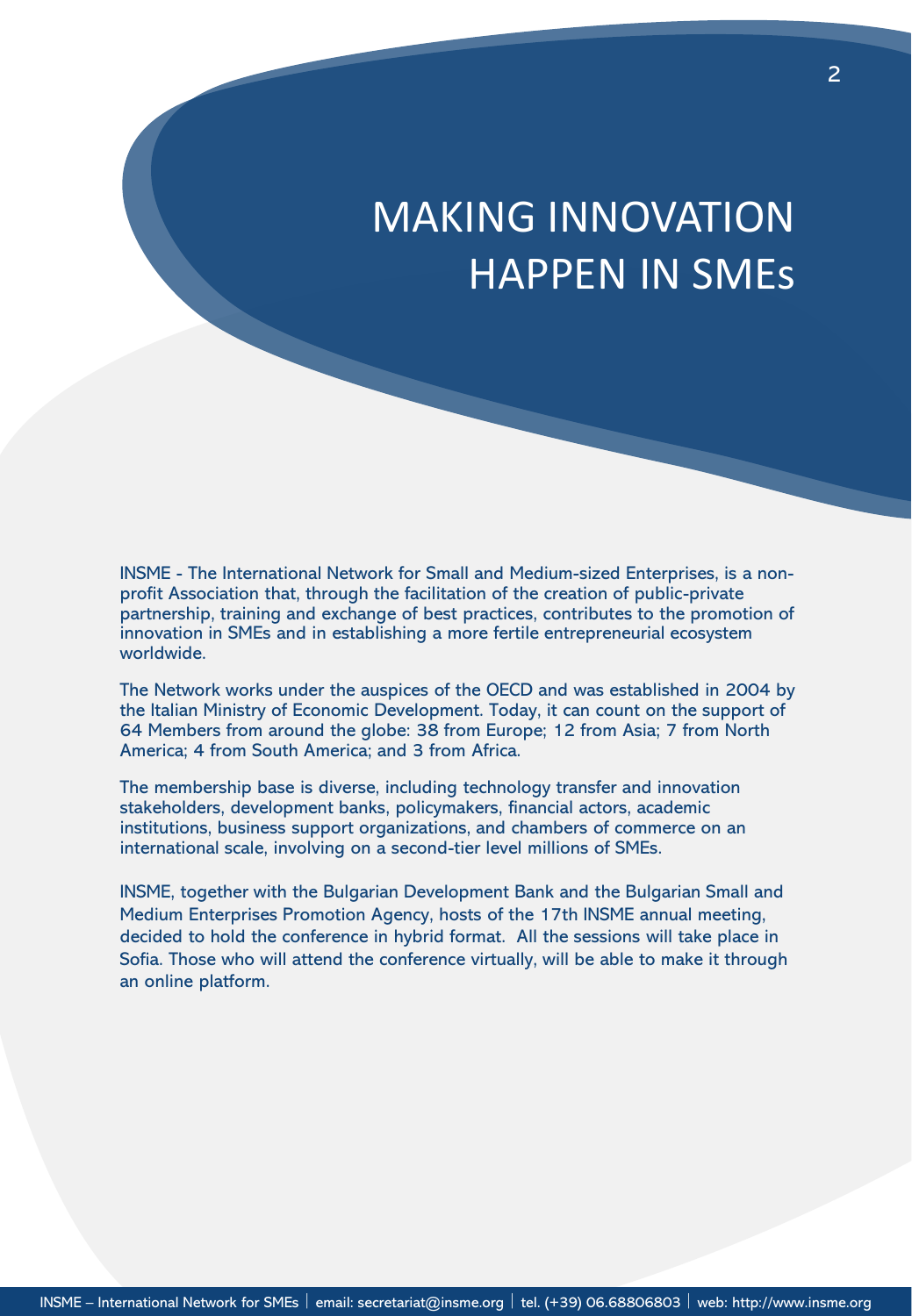## SMEs as Drivers of a Sustainable Recovery

### Host Organizations

The Bulgarian Small and Medium Enterprises Promotion Agency (BSMEPA) is an administrative body within the Bulgarian Minister of Economy, which implements state policy for promoting entrepreneurship, development, and internationalization of SMEs. BSMEPA's main goal in the field of internationalization is to provide support to Bulgarian enterprises for their stable development, successful integration into the European and global economy and expanding their presence on target markets.

The Bulgarian Development Bank (BDB) is a credit institution 100%-owned by the Bulgarian state. It was established in 1999 as the Encouragement Bank with the goal of supporting small and medium-sized enterprises. It offers medium and long-term financing and risk-sharing through guarantee schemes, leasing, factoring, and microfinancing to SMEs and start-ups. The BDB also invests in key sectors of the economy such as infrastructure, exports, agriculture, energy efficiency, and public projects of national importance.

### Conference's Theme

All over the globe, small and medium-sized enterprises (SMEs) create employment (two out of three jobs in Europe are provided by SMEs), and value added, bringing innovative solutions and spreading innovation. The Covid-19 pandemic severely affected small businesses, and the magnitude of the crisis requires governments to step in, developing policies to support their recovery and to help them build resilience to better face future crises. In the EU landscape, institutions are relying on sound recovery plans in order to "build back better" and to make the SME and entrepreneurship environment more effective, digital, efficient and sustainable (OECD, 2021). Conditions can be attached to bailouts and other types of assistance, structuring incentives and support measures in ways that transform the sectors they are saving, so that they become part of a new economy, focused on the green and digital strategy. It is still not clear what the future for entrepreneurs and startuppers, especially the youngest ones, will look like; but policymakers should "not let this crisis go to waste" (Mazzucato, 2020) and boost SME growth by facilitating access to finance and promoting internationalisation.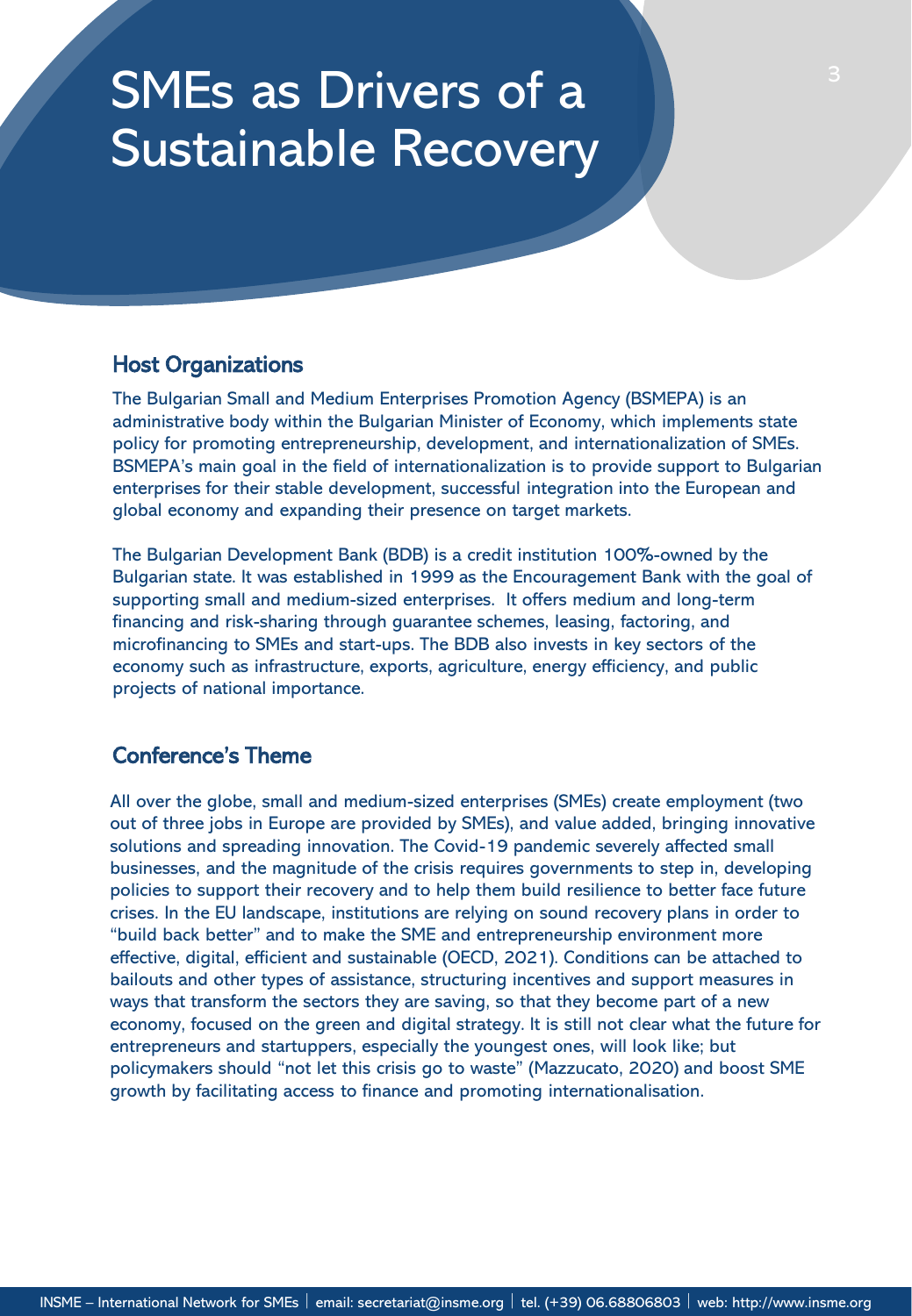## SMEs as Drivers of a Sustainable Recovery

### Session I - Tackling the post-Covid-19 Recovery

Organisations representing SMEs and start-ups play a crucial role in gathering, analysing and collecting data about new and old companies to fuel evidence-based policymaking. Such organisations should always be informed of the challenges faced by SMEs across sectors and regions, to design and execute effective policies to support SMEs in boosting their competitiveness and in taking advantage of new opportunities. New and small firms are important creators of jobs and innovation, even in times of recession or crisis, when they play a key role in replacing jobs destroyed elsewhere, and this will be particularly true in the post-Covid-19 era.

Contributing to building efficient entrepreneurial ecosystems is one of the objectives of organisations representing SMEs, as well-performing business ecosystems have a crucial impact on the speed and ability with which entrepreneurs and organisations can create and scale new ventures in a sustainable way. When tackling the post-Covid-19 recovery, such entities must aim at strengthening the innovation ecosystem as a whole and help SMEs reach a higher level of resilience. SME confederations, trade associations, chambers of commerce, and accelerators must give their outmost in order to provide guidance, training, funding and policy advisory to their represented entities and promote their competitiveness.

All over the world, organisations representing SMEs and start-ups should encourage institutions and policymakers to develop regional policies capable of enhancing innovation and internationalisation by improving productivity and growth, thus creating better jobs and well-being for citizens.

During this session, experts will address the following questions:

- What can business support organisations do to address the main challenges and opportunities for SMEs in the post-Covid-19 era?
- Which frameworks should be put in place today to build resilience and create a nurturing environment for SMEs?
- How can policymakers support BSOs in enhancing innovation and improving productivity?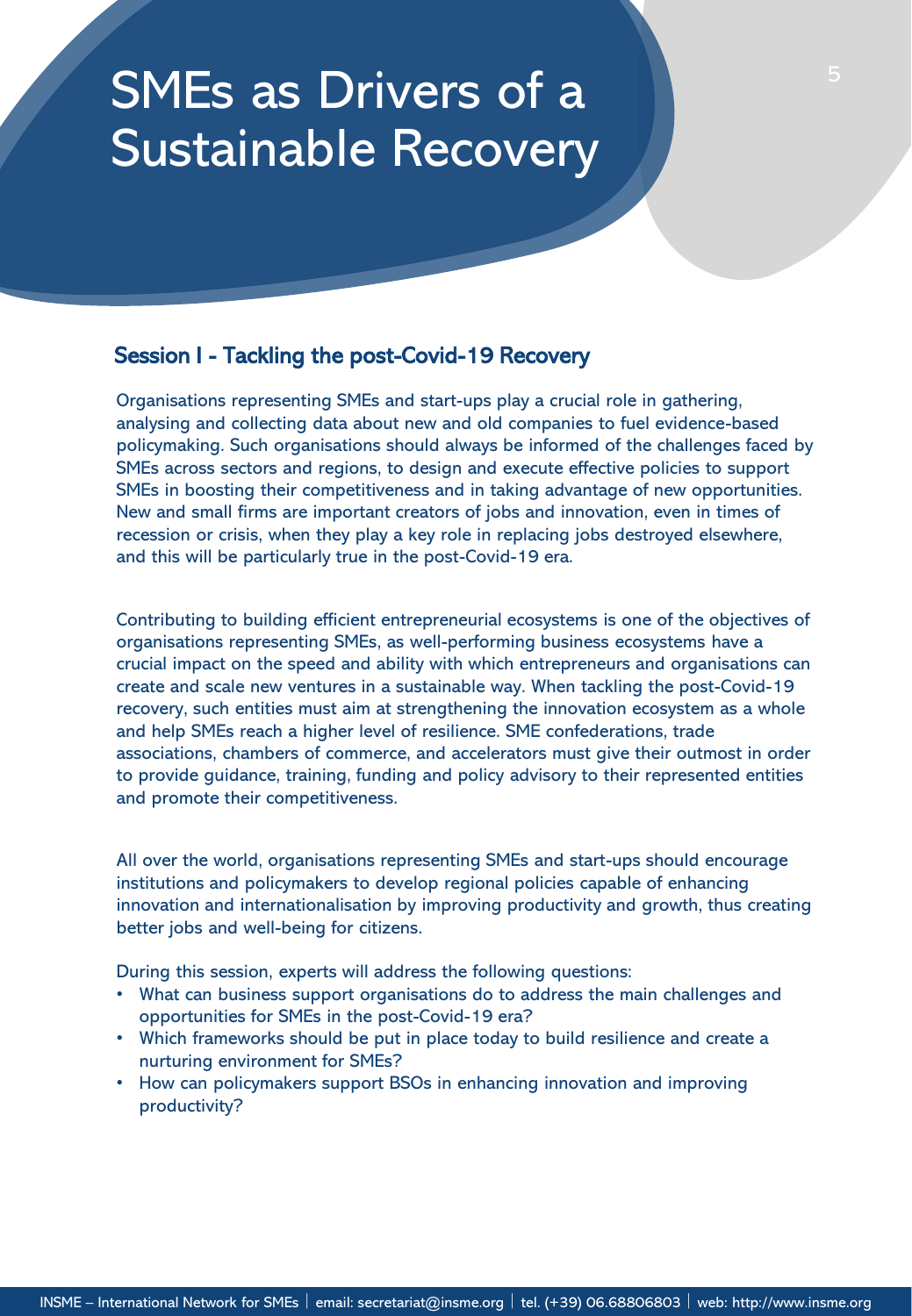## SMEs as Drivers of a Sustainable Recovery

### Session II - The Role of Development Banks in Supporting SMEs

The shock caused by Covid-19 has led to deep recessions in many countries, affecting emerging markets and developing economies disproportionately. As access to finance is one of the most pressing challenges for SMEs globally, development banks have a fundamental role in financing small businesses, through direct or indirect loans (lending to private banks that then lend to SMEs), or by providing loan guarantees which reduce a bank's exposure in case of default, facilitating loan access for entrepreneurs.

In this context, state-owned development banks are now redesigning their activities, moving from mainly suppling capital to businesses in case of private sector reluctancy, to financing young, innovative firms and providing green financing, as sustainability has finally become a prominent concern. Through this new approach, these institutions are supporting the creation of a greener and more digitalised environment for SMEs, helping entrepreneurs and small businesses build back better and greener while investing in long term infrastructure in many countries, thus enhancing local entrepreneurial ecosystems in the long run.

The role of development banks is evolving and growing: recognising that the needs of entrepreneurs go beyond mere financial assistance is leading some institutions to offer new services, such as technical assistance, finance training, coaching and business advice to help business owners in developing their competences, helping them to scale up and ameliorate their capacity. After 2009's financial crisis, development banks supplied business credit when the private sector withdrew, reacting quickly and effectively to the crisis by increasing their lending to SMEs and supporting the economic recovery. The same phenomenon often takes place after natural disasters as well, as they frequently help SMEs recover and resume operations. Such endeavours are expected to occur again after the shock caused by the pandemic, as development banks are already putting in place solutions to encourage job creation and innovation, with the aim of surpassing pre-pandemic levels.

Panellists will discuss the following issues:

- Which are the new priorities to be set by development banks in order to strengthen the post-Covid-19 entrepreneurial ecosystem?
- Do development banks have a brand-new role in supporting SMEs, and which best practices involved in SME innovation support have been identified after 2 years of pandemic?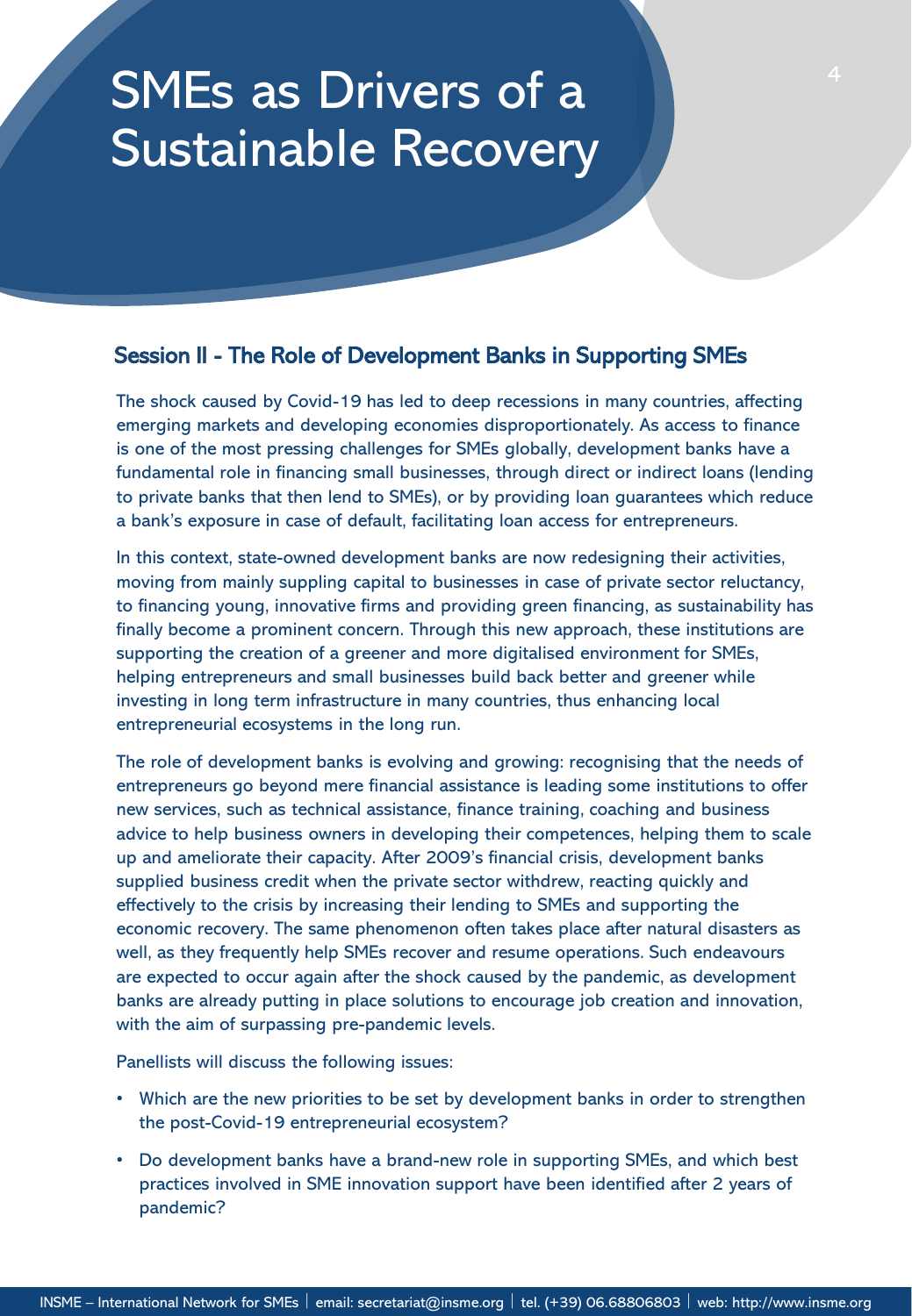## SMEs as Drivers of a Sustainable Recovery

### Session III - SMEs and Entrepreneurship in South-East Europe

Over the last decades, the Western Balkan region has moved closer to the European Union (EU), by strengthening bilateral contractual and trade relations, political dialogue, and regional cooperation. After Bulgaria and Romania entered the EU in 2007, the Black Sea became a "Mediterranean Sea", open to new development perspectives for SMEs (Eurispes, 2021). In general, Southeast European countries have faced many changes in recent years and have undergone important transformation processes in their political, economic and social systems. The creation of a strong private sector and a solid entrepreneurial ecosystem are core ingredients for a positive political and economic transformation. (OECD, 2007).

In this perspective, SME development agencies play a vital role in building the capacity of entrepreneurs to manage their businesses. When it comes to answer their needs, SME agencies are the main contact points with government representatives at a local level. Most of these agencies serve as a network of business incubators and offer business advisory services across their countries, with the general aim of improving the entrepreneurial ecosystem and helping firms with their critical issues (access to credit, fiscal guidance, debtors' payment enforcement and more).

At a broader level, SME agencies can contribute to the development of a transparent financial sector and act as intermediaries and gatekeepers between the public and private sectors. Often, SME agencies play a crucial advocacy role by standing for SMEs in the legislative process.

What are the current and future challenges for SME agencies in South-Eastern Europe?

Panelists will address the following issues:

- Which are the most appropriate institutional structures and best practices for benchmarking?
- Which bottom-up approaches are the best for policy development, in order to build a more SME-friendly environment in South-Eastern European region?
- How did Covid-19 impact entrepreneurship education programmes carried out by SME Agencies?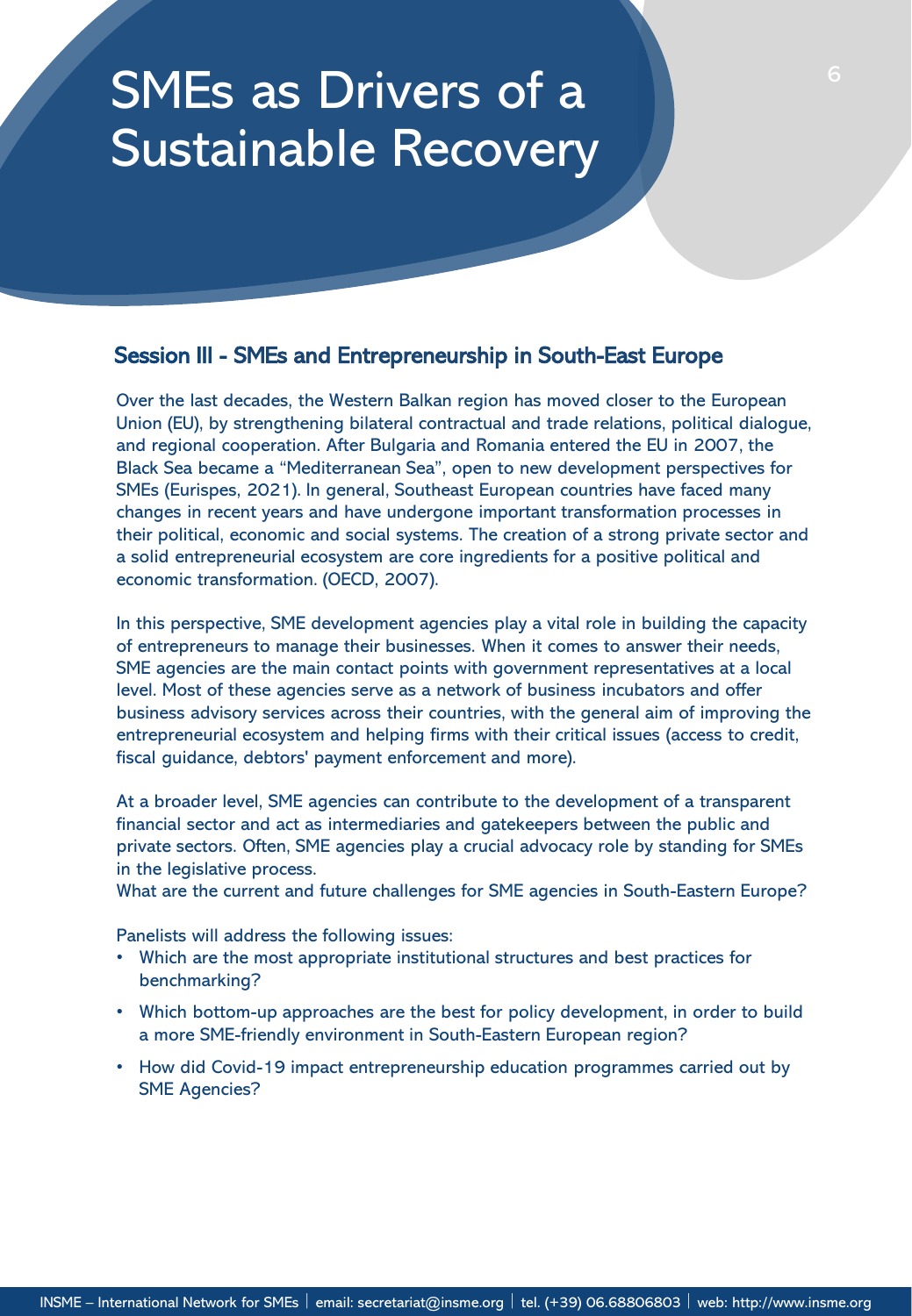## SMEs as Drivers of a Sustainable Recovery

### Session IV - The Twin Transition Toward Digitalisation and Sustainability

Scientists are observing changes in Earth's climate in every region and across the whole climate system, according the latest Climate Report released on August 2021 by the Intergovernmental Panel on Climate Change. The evidence is irrefutable, as greenhouse gas emissions are choking the planet and placing billions of people in danger (IPCC, 2021).

Back in November 2019, the European Commission emphasised the importance of reorienting policy efforts towards climate neutrality and Sustainable Development Goals (SDGs) and launched the European Green Deal and the Just Transition. The aim is to achieve climate neutrality by 2050 and reduce carbon emissions by 55% within 2030. The goal of transforming Europe to a globally competitive, climate neutral and digitalized economy is based on two pillars, the green and digital twin transition as a new Industrial Strategy.

The involvement of SMEs is fundamental for reaching this objective, and innovation is one of the most important factors contributing to these challenging medium and longterm objectives, as digital technologies, such as artificial intelligence, cloud computing, internet of things, can speed and scale up the process of decarbonisation.

Green growth and digital transformation should go hand in hand in driving the recovery, and SMEs should aim at accelerating their digitalisation. On the other hand, policymakers should have an holistic approach to rule-making, supporting open innovation, the creation of digital infrastructures, seeking greener technologies and circular economy (which save resources, increase efficiency and allow repairability and reuse of products, building on B2B relationships to create an innovation ecosystem). In turn, this will improve SME productivity in global value chains, adapt to changing and complex environments increase their resilience against future crisis.

During the panel, experts will address the following questions:

- Which are the most important SME-related actions to be taken by policymakers in order to accelerate the green and digital transition of SMEs?
- What are the best practices in facilitating the twin transition of SMEs and which principles are related to such practices?
- How can the effects of the pandemic be exploited to achieve national emission targets?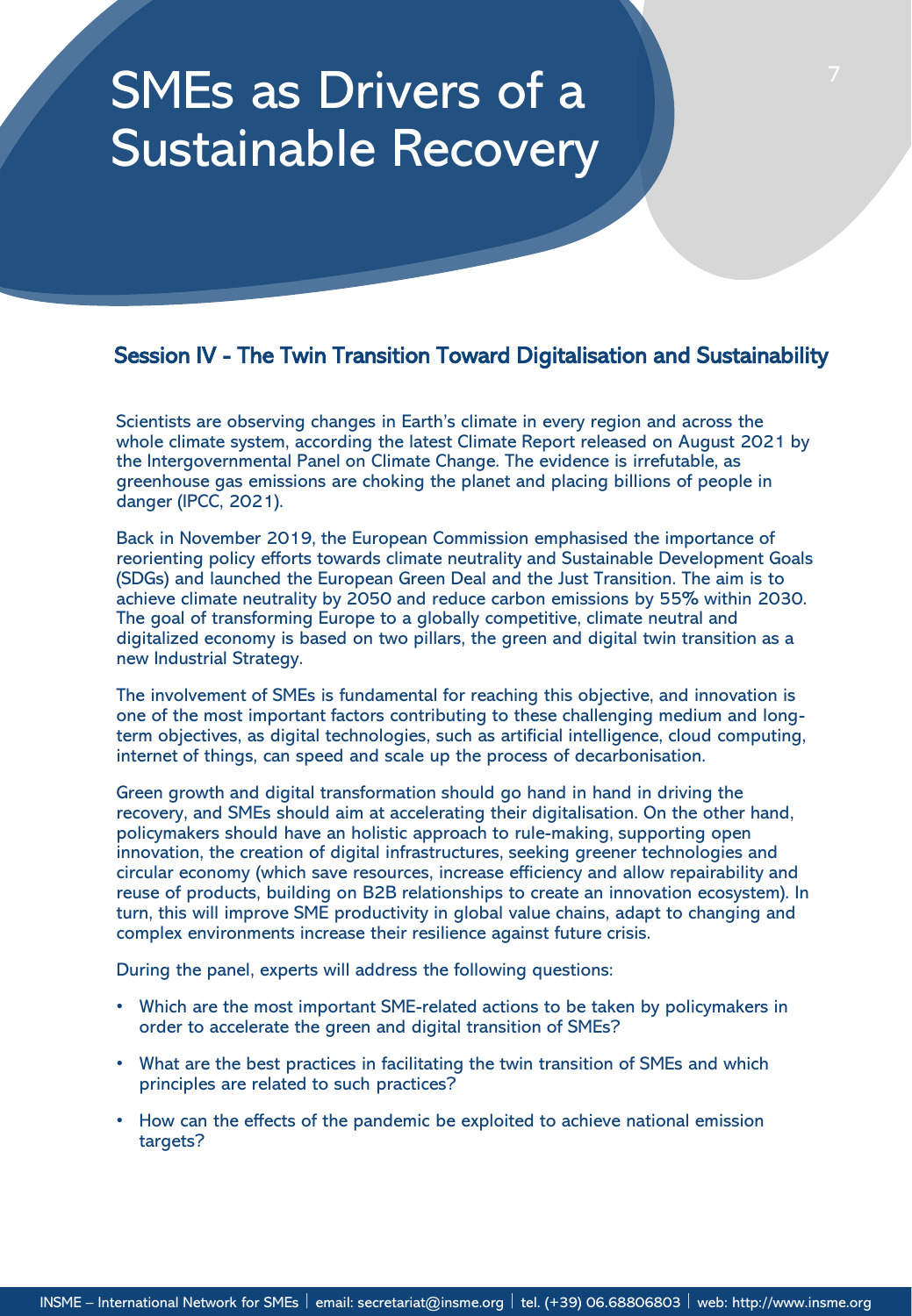# Agenda

## **December 9th N.B. All times indicated in Eastern European Time (EET) check your time zone [here](https://www.timeanddate.com/worldclock/converter.html?iso=20211118T160000&p1=238&p2=215&p3=166&p4=136).**

11:00 - 13:00 **Opening Session** 

#### **Chair**

• Sergio Arzeni, President INSME - The International Network for SMEs, Italy

#### **Speakers**

- Valentin Mihov, Chairman of the Supervisory Board, Bulgarian Development Bank, Bulgaria
- Giancarlo Giorgetti\*, Italian Minister for Economic Development, Italy
- Jay Mitra, Professor University of Essex Business School, INSME Board Member, UK
- Markus Jerger, Co-President of European Entrepreneurs CEA-PME and Executive Director of Der Mittelstand/BVMW, Germany
- Yordanka Fandakova, Mayor of Sofia, Bulgaria (tbc)
- Hubert Gambs\*, Deputy Director General and SME Coordinator Directorate General for Internal Market, Industry, Entrepreneurship & SMEs (tbc)
- Lamia Kamal-Chaoui\*, Director OECD Centre for Entrepreneurship, Cities and Regions
- Yves Leterme, Former Belgium Prime Minister and Deputy Secretary General OECD Organization for Economic Cooperation and Development, President of ToJoy Western Europe, Paris
- Maurizio Casasco\*, President CONFAPI Italian Confederation of SMEs, Italy and European Entrepreneurs, Brussels

#### 13:00 - 14:00 **Lunch**

14:00 - 16:00 **Session I – Tackling the post-Covid-19 Recovery** 

#### **Chair**

• Patrick Meinhardt, Member of the Board of Directors, European Association of Self Employed, Germany

#### **Speakers**

- Peter Jungen\*, Chairman of Peter Jungen Holding GmbH, EBAN President Emeritus, Germany
- Marjan Batagelj, President Slovenian Business Club, Slovenia (tbc)
- Galina Dremova , Head of Communications GenerationS, Russia
- Anita Amorighoye, Director Ayzer Centre for Entrepreneurship, Nigeria
- Jaime Del Castillo\*, Infyde, Spain
- Alban Maggiar, President SME Union and Vice-president CPME, French Confederation of SME, Belgium-France
- Rym Ayadi\*, President EMEA EuroMediterranean Economists, Spain

#### **Closing Remarks**

Commerce, Italy

• Giuseppe Tripoli\*, Secretary General Unioncamere - Union of Italian Chambers of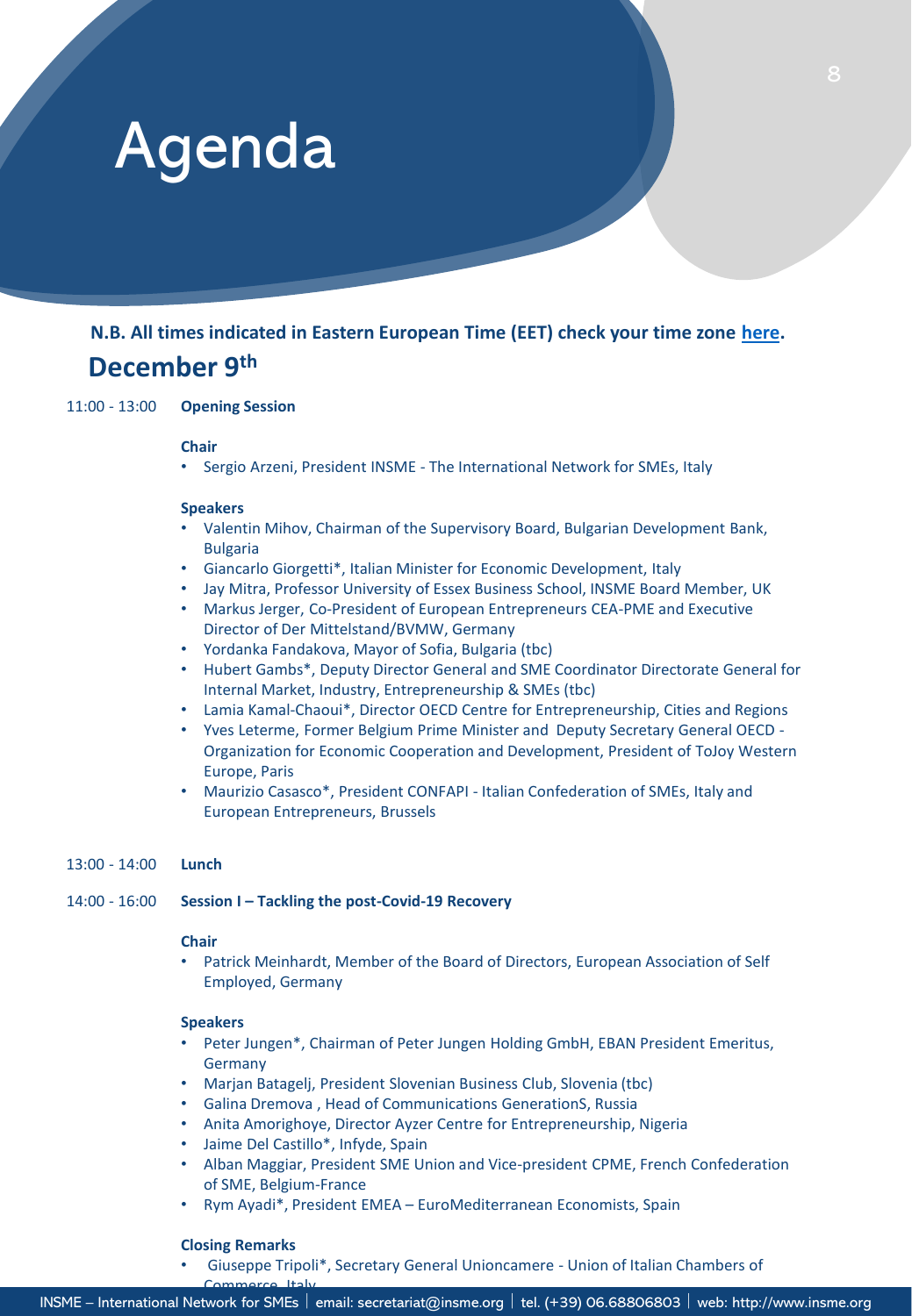# Agenda

16:00 - 18:00 **Session II – The Role of Development Banks in Supporting SMEs** 

#### **Chair**

• Iliya Lingorski, Chief Economist Bulgarian Development Bank, Bulgaria

#### **Speakers**

- Pascal Lagarde\*, Chair of the Montreal Group of Development Banks, Executive Director BPI France, Paris
- Sandra Peloquin\*, Secretary General Montreal Group, Director BDC, Business Development Canada
- Jean-Pierre Di Bartolomeo, President, Sowalfin, Belgium (tbc)
- Juuso Heinilä\*, Executive Vice President, Finnvera, Finland
- David Denzer-Speck, Head of EU Affairs KfW German Bank of Reconstruction, Germany (tbc)
- Beata Daszyńska-Muzyczka, President of the Management Board, Polish Development Bank (tbc)
- Goran Katušin\*, Member of the Management Board, Slovenian Development Bank

#### **Closing Remarks**

• Enrico Petrocelli, Head of International Institutional Relations , CDP, Italy

## **December 10th**

9:00 - 11:00 **Session III - SME and Entrepreneurship in South-East Europe**

#### **Chair**

• Boyko Takov, Director, Bulgarian SME Promotion Agency, Bulgaria

#### **Speakers**

- Cristos Skouras, Director of International and Institutional Affairs, Enterprise Greece, Greece
- Orkan Mammadov, Chair Azerbaijan Agency for SME Development, Azerbaijian (tbc)
- Inga Juozapaviciene\*, Entrepreneurship Department Director, Enterprise Lithuania
- Representative to be named\*, EEPO Entrepreneurship and Export Promotion Office, Ukraine (tbc)
- Boris Guina, Deputy CEO, HAMAG BICRO Croatian Agency for SMEs, Innovation and Investments, Croatia (tbc)
- Shenasi Xheladini, Director, APERM Agency for Promotion of Entrepreneurship, North Macedonia (tbc)
- Sokol Nano, Executive Director, AIDA Albanian Investment Development Agency, Albania (tbc)
- Radoš Gazdić, Acting Director, RAS Development Agency of the Republic of Serbia, Serbia (tbc)

#### **Closing Remarks**

• Paolo Garonna\*, Secretary General FEBAF Italian Federation of Banks, Italy